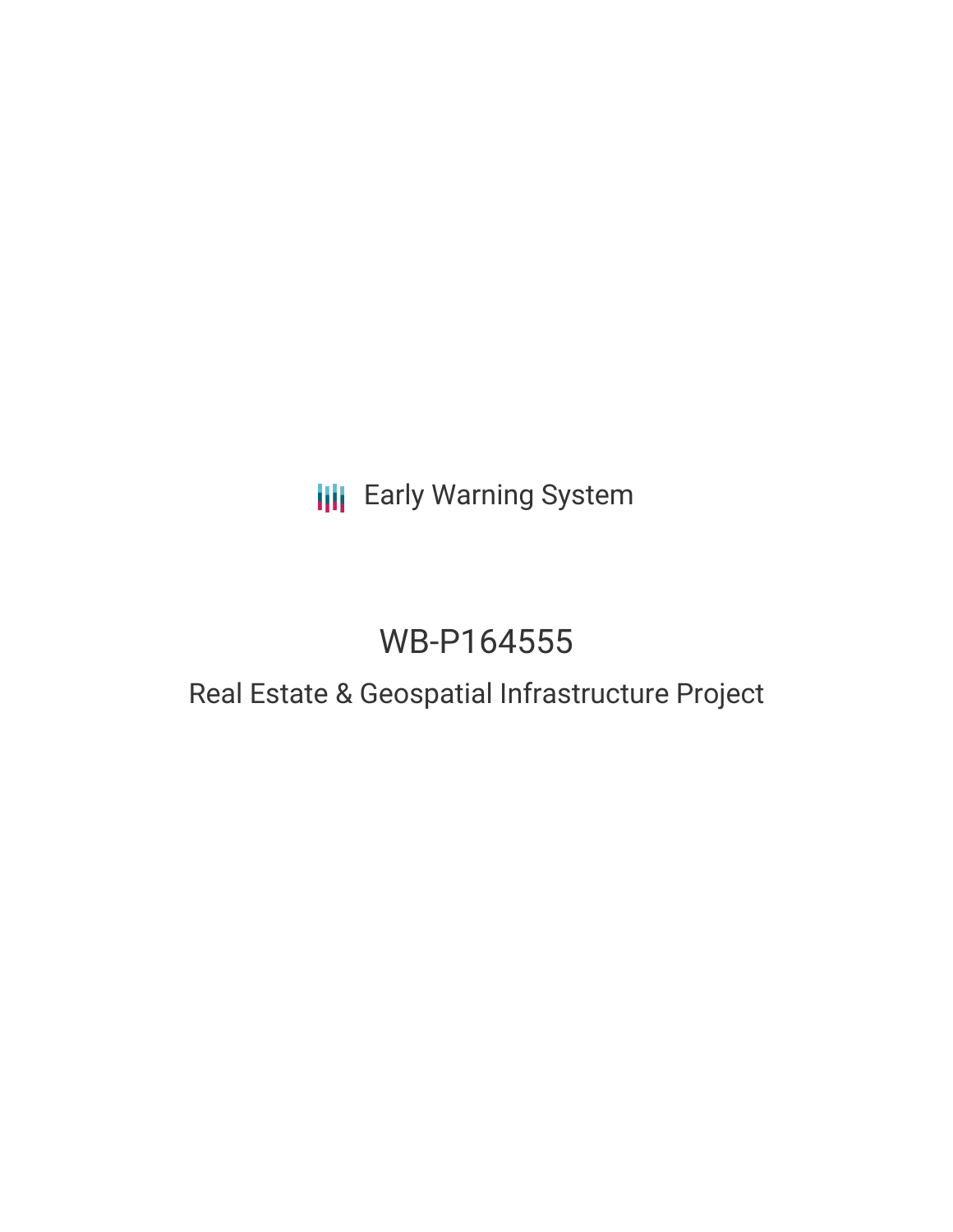

#### **Quick Facts**

| <b>Countries</b>               | Kosovo                                  |
|--------------------------------|-----------------------------------------|
| <b>Financial Institutions</b>  | World Bank (WB)                         |
| <b>Status</b>                  | Proposed                                |
| <b>Bank Risk Rating</b>        | B                                       |
| <b>Sectors</b>                 | Climate and Environment, Infrastructure |
| <b>Investment Type(s)</b>      | Loan                                    |
| <b>Investment Amount (USD)</b> | \$16.50 million                         |
| <b>Loan Amount (USD)</b>       | \$16.50 million                         |
| <b>Project Cost (USD)</b>      | \$16.50 million                         |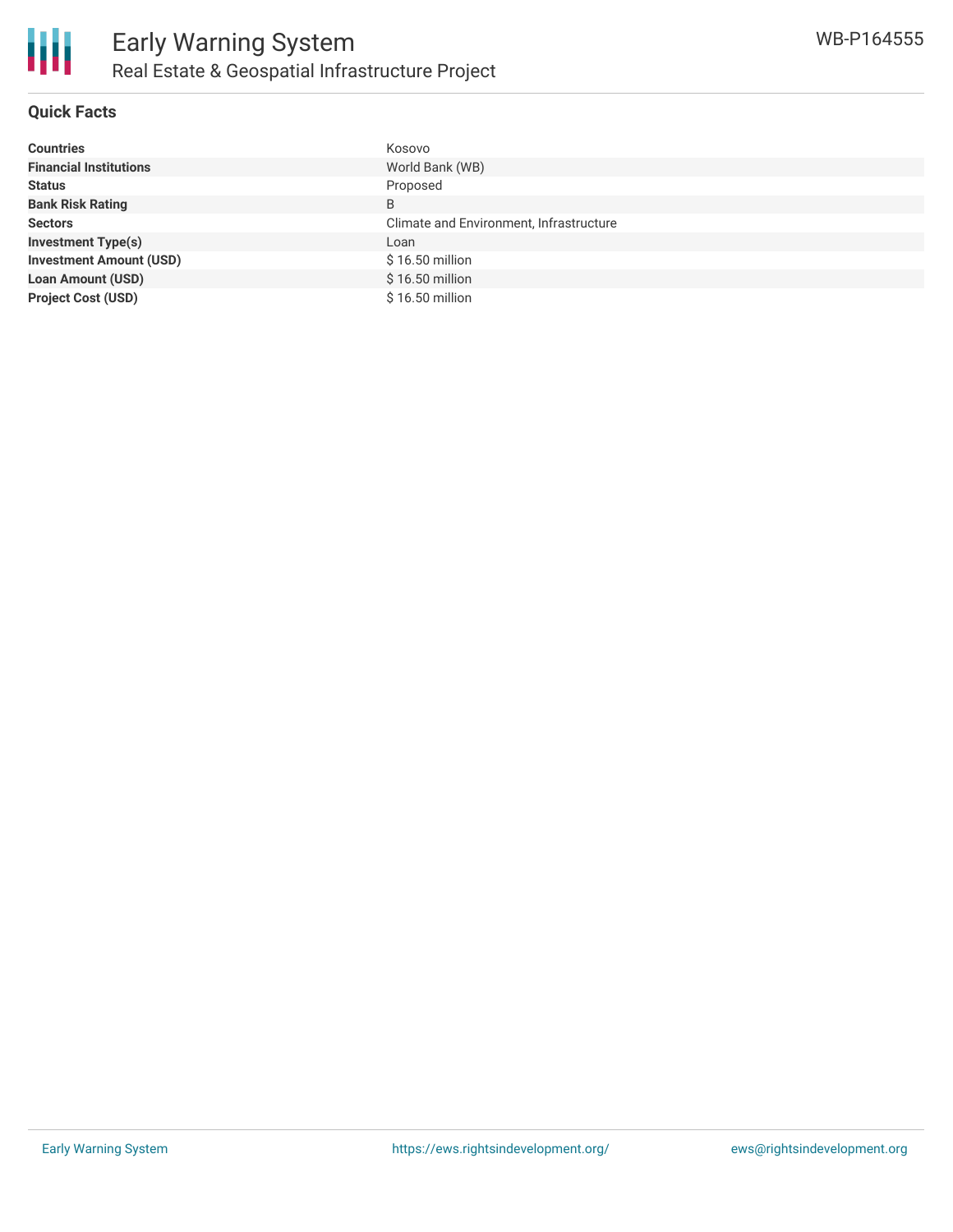

#### **Project Description**

According to Bank documents, the project generally aims to increase the transparency and quality of land administration and geospatial data and services. The following are the project components:

- Component 1: Policy, Legal and Institutional Support
- Component 2: Cadastre Modernization
- Component 3: ICT and Geospatial Infrastructure
- Component 4: Project Management, Capacity Building, Public Outreach, M&E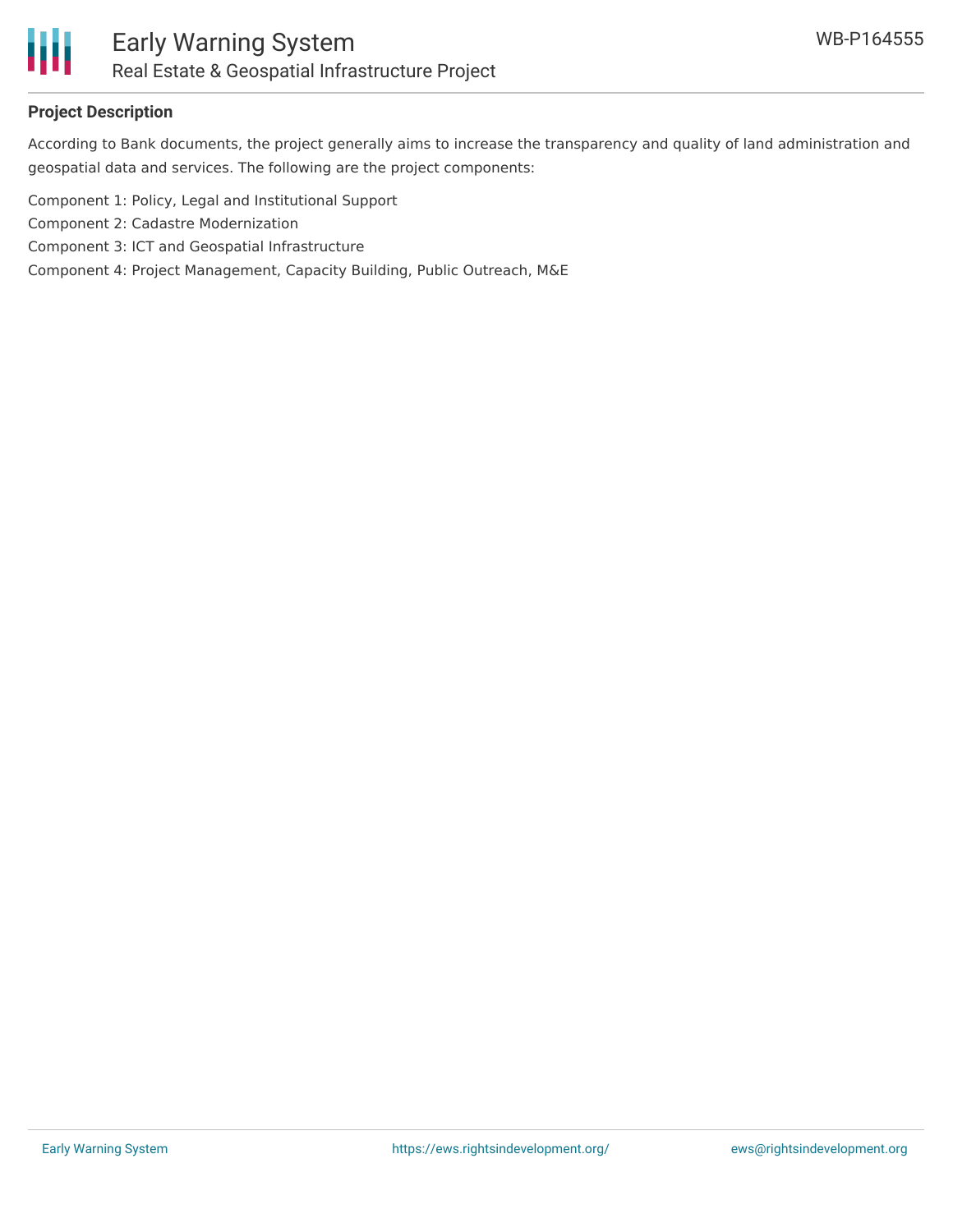

#### **Investment Description**

World Bank (WB)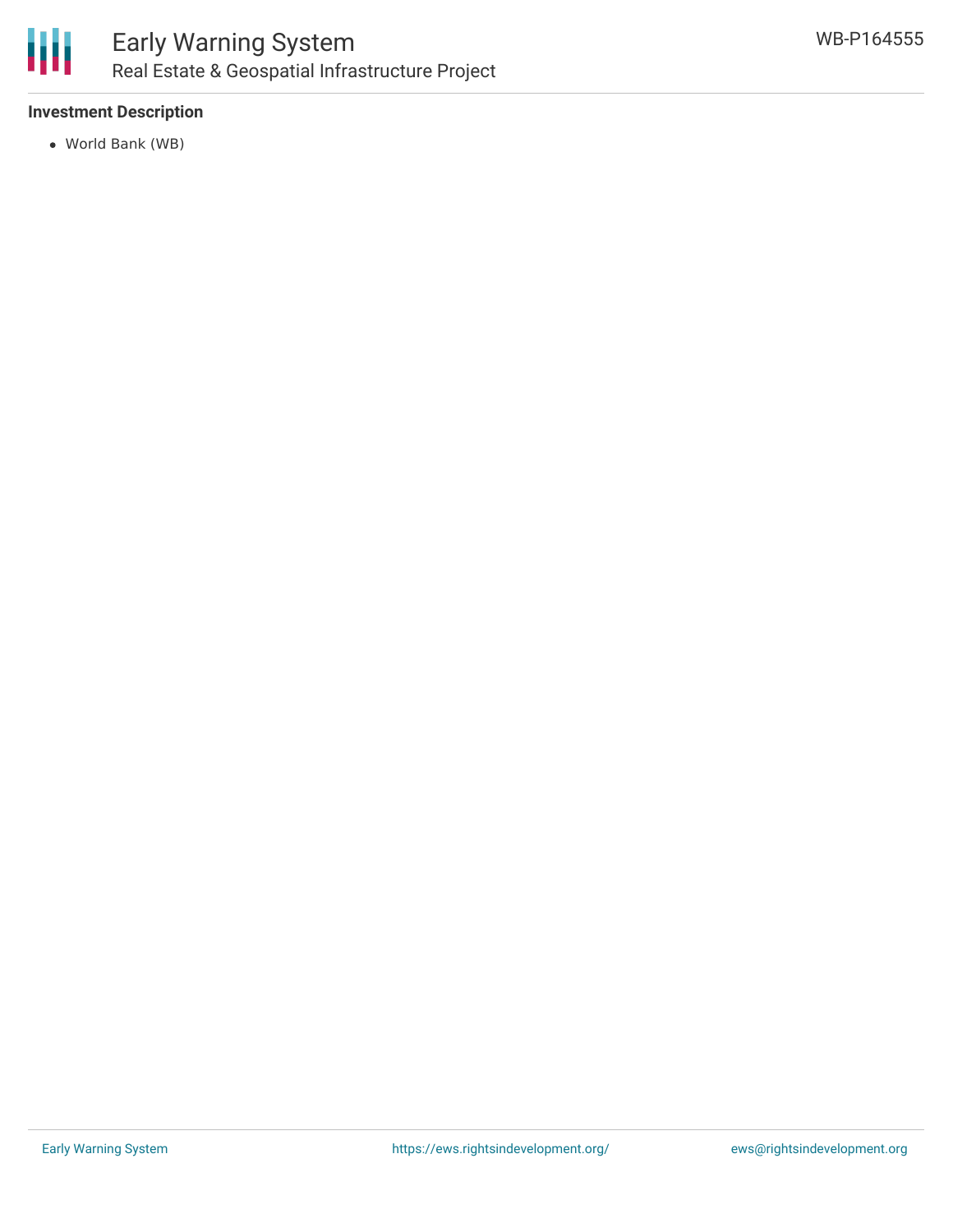

#### **Contact Information**

Ministry of Environment and Spatial Planning Arben Citaku, Permanent Secretary Email Address: [arben.citaku@rks-gov.net](mailto:arben.citaku@rks-gov.net)

Kosovo Cadastre Agency Avni Ahmeti, Acting CEO Email Address: [akk@rks-gov.net](mailto:akk@rks-gov.net)